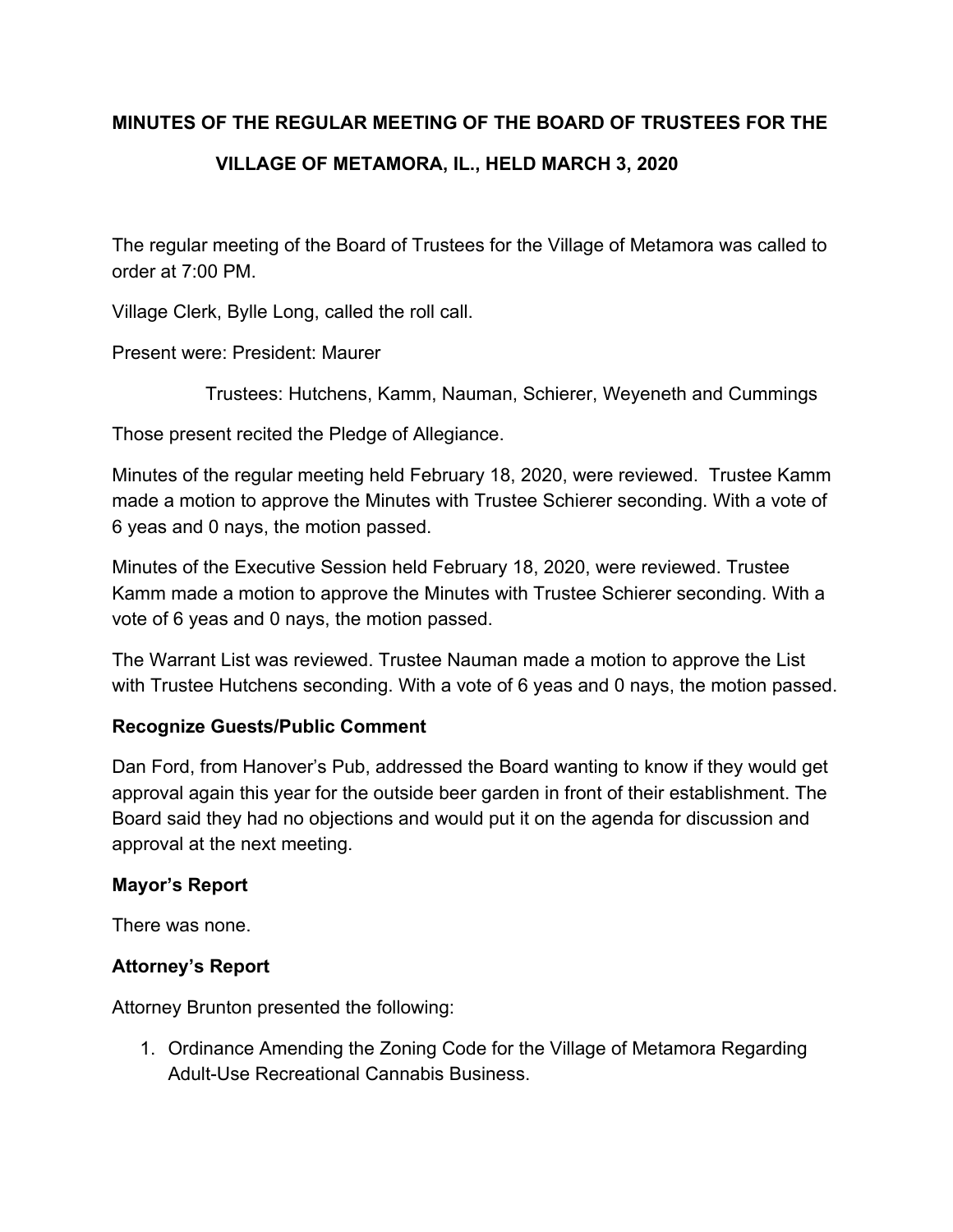Trustee Cummings made a motion to approve the Ordinance with Trustee Schierer seconding. With a vote of 5 yeas and 1 nay (Kamm) the motion passed.

Trustee Kamm suggested the Village charge a fee for any dispensary that comes to the Village. The Board agreed on a \$500 fee and Mayor Maurer instructed Attorney Brunton to write up an application process and include the fee for the Board to review.

2. Resolution for Temporary Closure of a State-Maintained Roadway for the 2020 Old Settlers Days Celebration.

Trustee Schierer made a motion to approve the Resolution with Trustee Weyeneth seconding. With a vote of 6 yeas and 0 nays, the motion passed.

Attorney Brunton informed the Board of the closing on the sale of the hardware store at 110 W. Mt. Vernon. The sale is now complete.

### **Engineer's Report**

There was no report.

#### **Treasurer's Report**

There was no report.

#### **Public Works Department**

Trustee Nauman said budget sheets will be passed out to department heads and a committee meeting will be set for all to review.

#### **Police/Fire/ESD**

Trustee Kamm said he, Trustee Schierer, Chief Rebman and Josh Herman (Attorney) had a meeting regarding police negotiations and will set a time to meet with the union.

#### **Finance, Economic Development, Insurance**

Trustee Weyeneth had nothing to report.

#### **Special Projects, Buildings**

Trustee Hutchens had nothing to report.